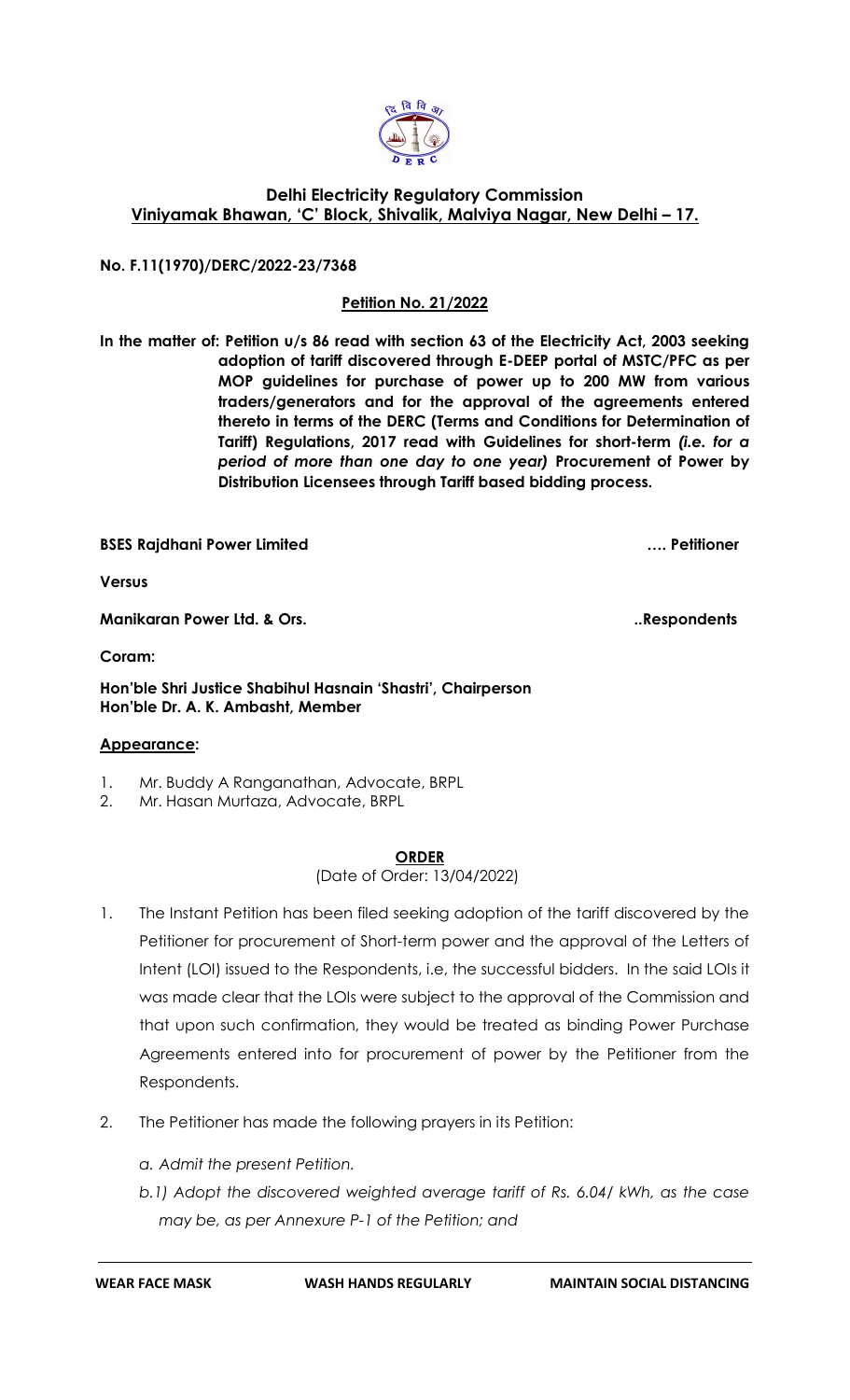- *b. 2) Approve the Letters of Intent dated 11.04.2022 issued to the Respondents (as per Annexure P-6 (Colly)); under Section 63 of the Electricity Act, 2003 for procurement of power by the Petitioner from the Respondents and pass a suitable order in this regard.*
- 3. The Petitioner submits the following:
	- i. That the Commission is required under Section 63 of the Electricity Act, 2003 to adopt the tariff determined through a competitive bidding process in accordance with the guidelines issued by the Central Government. Even otherwise, the Tariff Regulations issued by the Commission, require short term procurement to be done by way of a transparent bidding process.
	- ii. It has conducted the bidding process in consonance with the MoP Guidelines and the generally accepted practices and hence has submitted to the Commission to adopt the present tariff and approve the LOIs which have been issued and accepted pursuant to the bidding process.
	- iii. The requirement to procure short term power has arisen on account of factors beyond the control of the Petitioner. However, despite the same, the consumers of Delhi stand to benefit on account of this procurement inter-alia on account on the facts stated as under:

| Sr.No.           | <b>Utility</b> | Event No.               | Date of<br>$e$ -RA | Period       | <b>Tender</b><br>Quantum | <b>Tender</b><br><b>Results</b><br>Rs/kWh | <b>Delivery</b><br>Point |
|------------------|----------------|-------------------------|--------------------|--------------|--------------------------|-------------------------------------------|--------------------------|
| 1.               | Haryana        | Short/21-22/RA/24       | 31.03.22           | 01.04.22-    | 750                      | $6.2 -$                                   | State PP                 |
|                  |                |                         |                    | 30.09.22     |                          | 11.00                                     |                          |
| 2.               | <b>MSEDCL</b>  | Short/21-22/RA/21       | 30.03.22           | $01.04.22 -$ | 700                      | 11.86                                     | State PP                 |
|                  |                |                         |                    | 30.06.22     |                          | $-11.96$                                  |                          |
| 3.               | Tamil Nadu     | Short/21-22/RA/17       | 30.03.22           | $01.04.22 -$ | 1000                     | $9.00 -$                                  | TN PP                    |
|                  |                |                         |                    | 31.05.22     |                          | 9.95                                      |                          |
| $\overline{4}$ . | Maharashtra    | MSEDCL/LTD/Short/22-    | 10.03.22           | 15.03.22-    | 500                      | 6.99                                      | Maharashtra              |
|                  |                | 23/RA/2                 |                    | 31.05.22     |                          |                                           |                          |
| 5.               | Tamil Nadu     | Tangedco/short/ET20/222 | 08.03.22           | 14.03.22-    | Up<br>to                 | $6.39-$                                   | Tamil<br>Nadu            |
|                  |                |                         |                    | 20.05.22     | 1000                     | 9.5                                       | <b>PP</b>                |
| 6.               | <b>BRPL</b>    | BSES/Short/21-22/RA/126 | 11.03.22           | 01.04.22-    | Up to 200                | 6.04                                      | <b>BRPL PP</b>           |
|                  |                |                         |                    | 30.09.22     |                          |                                           |                          |

- iv. The tariff at which the Petitioner will be able to procure power is market aligned and is one of the most competitive. Therefore, it is not only in the Petitioner's interest but also in the interest of consumers at large that the Commission may be pleased to approve the present Petition in the terms prayed.
- 4. A mention has been made on 12/04/2022 by the Petitioner to take up the matter for urgent listing and the Order in the same was reserved by the Commission vide Interim Order dated 12/04/2022. Further, the matter was taken into Administrative Side and accordingly, an urgent Commission meeting was held on 13/04/2022.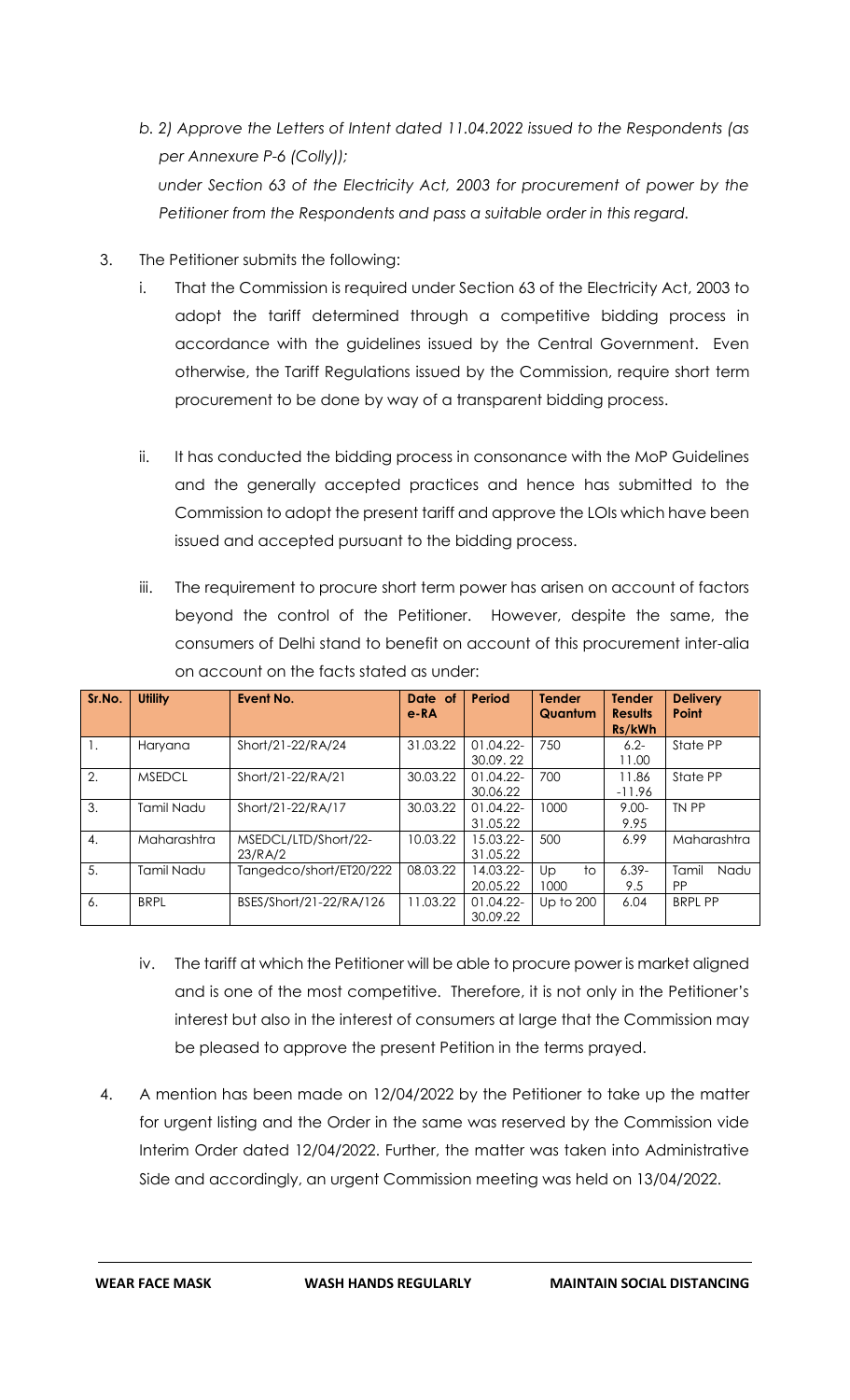# **Commission Analysis**

- 5. That the instant Petition is filed for adoption of weighted average Tariff of Rs. 6.04/ kWh and approval on LOI dated 11/04/2022 for procurement of Power upto 200 MW from various Traders/ Generators. The Tariff discovered is at DEEP-Portal. DEEP portal is an e-Bidding and e-Reverse auction portal developed by MSTC/ PFC under initiative of MoP, GoI for procurement of Power on Short Term and Medium term basis.
- 6. Guideline No. 7.1 of MoP Guidelines, dated 30/03/2016 mandates minimum participation of 2 bidders to ensure competitiveness. It is observed that 3 nos. of Bidders participated in the tender from 7 sources and the Petitioner conducted the Reverse Auction on 11/3/2022.
- 7. Further, the queries related to Demand Supply Analysis, Hourly pricing for the past 1 month at Power Exchange, Tender results for other States were sought from the Petitioner and response on the same was submitted by them.
- 8. The Petitioner has submitted that they are anticipating shortage of power in the summer months of FY 2022-23 and not able to arrange up to 177 MW of power, as they were not the L1 bidder in HPSEB tender and MP Banking tender for 200 MW RTC Power LOI is not yet issued. Meanwhile, MoP reallocated MP's Power of up to 600 MW to Gujarat and Maharashtra. Therefore, the Petitioner decided to procure short term power by way of a transparent bidding process and in accordance with the MoP Guidelines. The Petitioner invited bids by way of Tender No. Head (PMG) /BRPL/E Tender/2021-22/1198 dated 14/02/2022 for procurement of upto 200 MW of power for the period from 1st April, 2022 to 30<sup>th</sup> September, 2022.
- 9. The replies submitted by the Petitioner were analyzed along with the Petition as follows:
	- a) The prices discovered by BRPL is quite competitive and less than the with past one month IEX prices, tabulated as follows, considering hourly prices at IEX from 11/03/2022 to 11/04/2022:

|            |                                         |                                         | Rs. /kWh                                    |
|------------|-----------------------------------------|-----------------------------------------|---------------------------------------------|
| Period     | <b>IEX Rates at</b><br><b>N2 Region</b> | <b>IEX Rates at BRPL</b><br>Periphery * | <b>Discovered at</b><br><b>DEEP by BRPL</b> |
| <b>RTC</b> | Q 27                                    | 9.69                                    | 5.99                                        |
| $0 - 3$    | 10.01                                   | 10.43                                   | 6.73                                        |
| $21 - 24$  | 10.55                                   | 10.97                                   | 8.31                                        |

*\* BRPL added approx. 42 Paise to N2 rates in order to arrive prices at their periphery*

- b) Three Bidders (3) participated in the Tender from 7 sources as follows:
	- Manikaran Power Ltd. + IL&FS Tamil Nadu
	- TPTCL + BLA Power